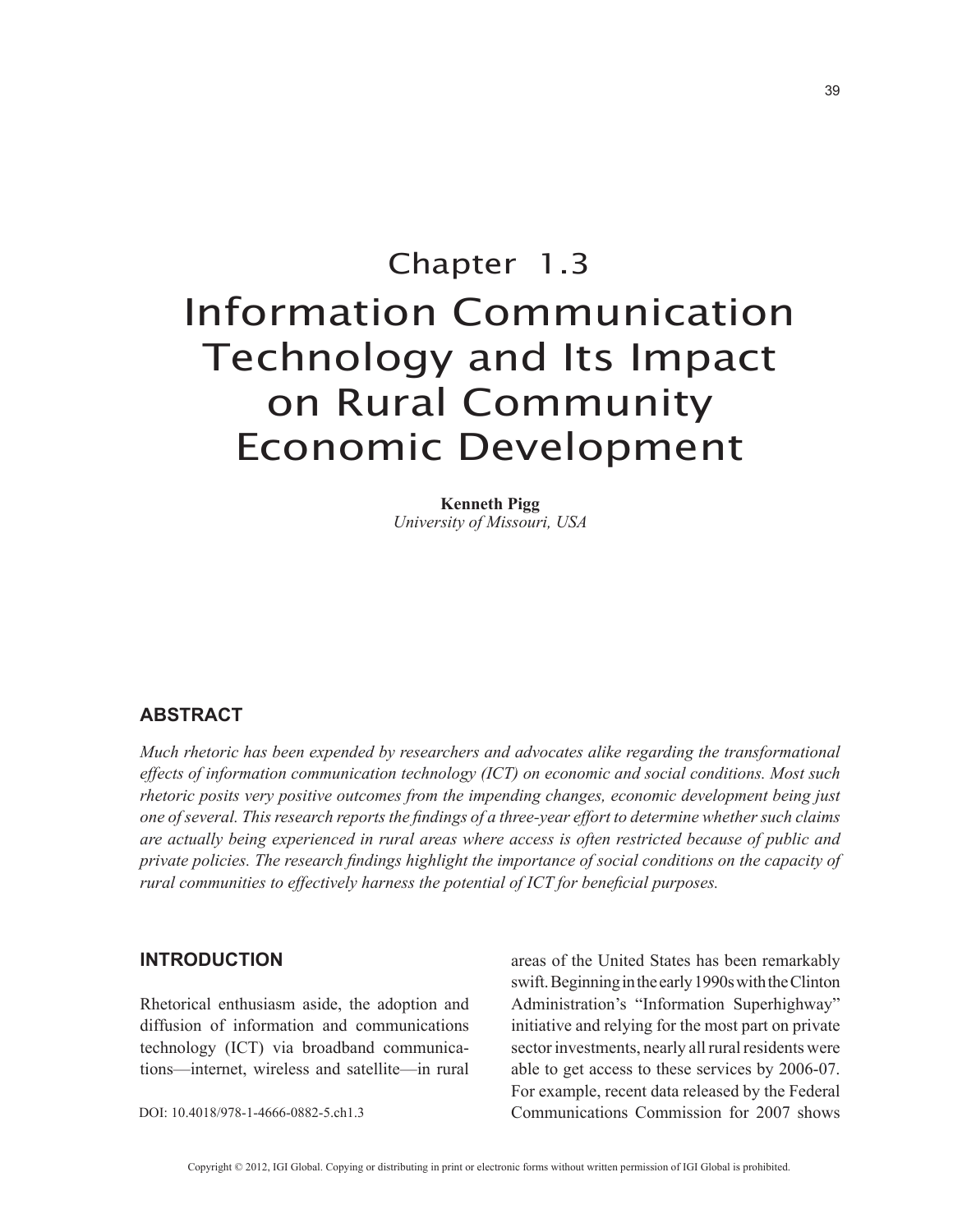that there is at least one broadband provider in ninety-eight per cent of the zip codes in the U.S. (FCC, 2007). That does not mean that everyone in those areas is actually connected or using these services, but that they are available at market rates.

This lack of accurate data is unfortunate because the general consensus among economists and other observers is that information technology is at the core of future development trajectories in the U.S. and globally. For example, Henton and associates (1997) argue that this technology and its uses is one of four elements representing the characteristics of the future that communities must address. Don Tapscott (1996) discusses this impact on the business sector at length (as well as in education). Echoing these and other related changes, Mitchell (1995) argues that:

*...the most crucial task before us is not one of putting in place the digital plumbing of broadband communications links and associated electronic appliances (which we will certainly get anyway), nor even of producing electronically deliverable 'content,' but rather one of imagining and creating digitally mediated environments for the kinds of lives that we will want to lead and the sorts of communities that we will want to have....It matters because the emerging civic structures and spatial arrangements of the digital era will profoundly affect our access to economic opportunities and public services, the character and content of public discourse, the forms of cultural activity, the enaction of power, and the experiences that give shape and texture to our daily routines. (1995: 5)* 

As might be imagined, the actual nature of the diffusion and utilization of ICT in rural areas presents a very uneven picture (Bell, et al, 2004). Despite reliance of policy makers on the private sector for service provision and infrastructure development, many rural communities have taken it upon themselves to develop their own infrastructure out of fear they were going to be left out when the private sector made its infrastructure investment decisions (Pigg and Crank, 2005). At best, many rural areas suspected that private investment that would provide broadband ICT services would be delayed until very late in the process. Especially for those communities that already operated their own utilities, this investment decision was straightforward and different systems—fiber optic, copper, wireless, etc.—were all considered for adoption and implementation with communities choosing those that appeared to best meet their needs. In this study we are primarily interested in the adoption and deployment of broadband services that support internet access. As noted by Bell and associates (2004), the nature of internet service provision in rural areas is quite diffuse with few large private providers serving this market. Further, it is substantiated by our study that many rural internet users indicate they only have one provider available to them and, even in 2003, many of these services did not provide access to broadband (80% of those using the internet were still using dial-up services in 2003).

In this study we were able to determine that these investment decisions were made in some rural communities even before the Clinton initiative was announced. Sometimes rural communities were able to leverage private sector plans for infrastructure investments into implementation of service delivery to their communities that might have otherwise been bypassed. The general attitude for rural community leaders was that, for economic development purposes, remaining competitive in the global economy meant having access to ICT for business and residential use. Repeatedly, when community leaders were asked in this study to identify reasons for their decisions to invest in ICT infrastructure, they responded that this technology was central to commercial interests and, as a rural area, they did not want to be left out of consideration for any type of possible development activity. Beyond that, local development strategies were remarkably unchanged from those documented widely in the literature; industrial attraction still dominated the thinking of rural leaders in this study.